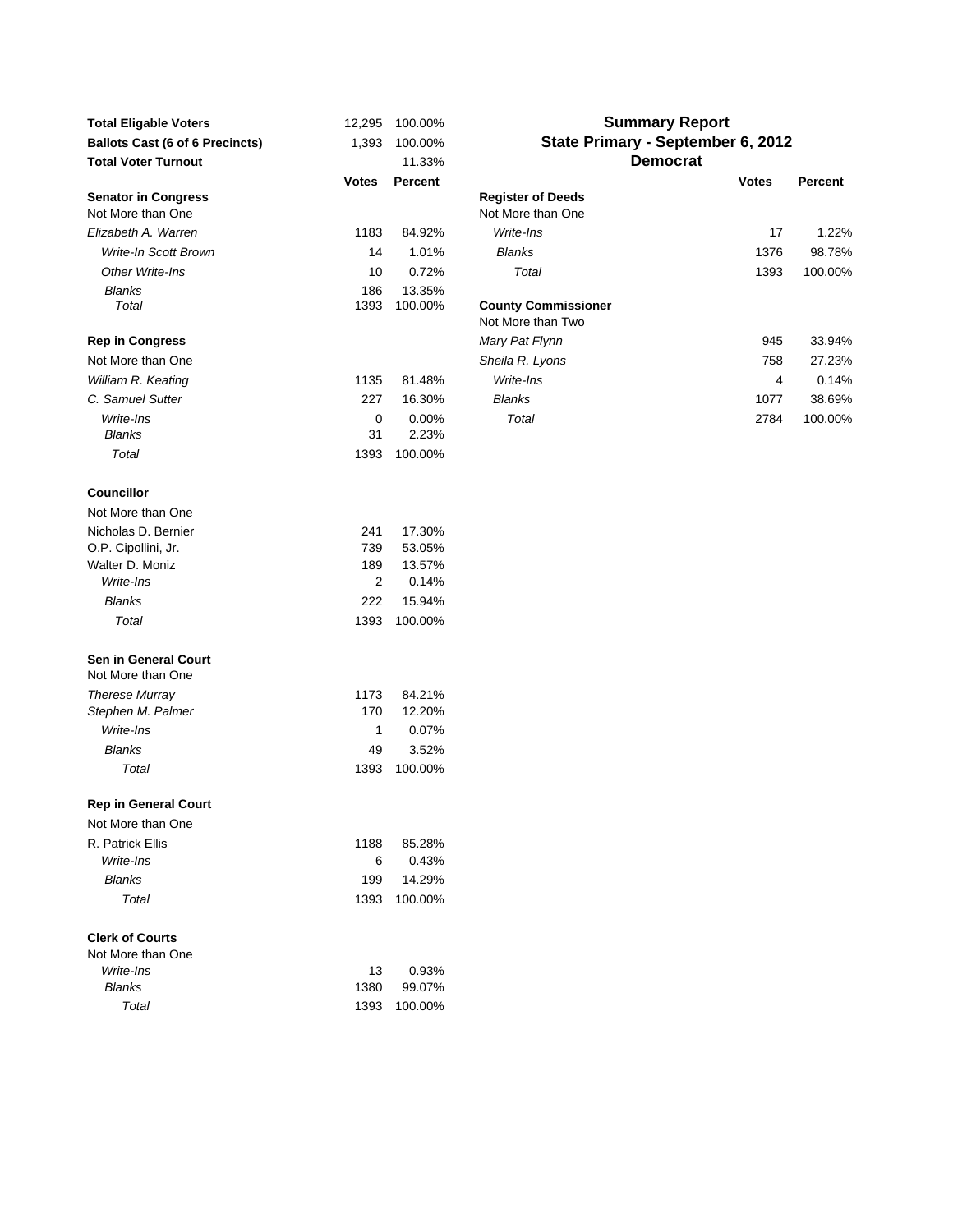## **State Primary September 6, 2012 Democrat**

| <b>Number of Eligable Voters</b> | 12.295 |
|----------------------------------|--------|
| <b>Total Ballots Cast:</b>       | 1.393  |

**Includes Recount results of Gov. Councillor race.**

**% of Total Voters**

11.33%

| <b>PRECINCT</b>                              | $\overline{\mathbf{1}}$ | $\overline{2}$ | 3      | 4          | 5     | 6        | <b>Total Votes Cast Grand Total</b> |       | % of Vote |
|----------------------------------------------|-------------------------|----------------|--------|------------|-------|----------|-------------------------------------|-------|-----------|
| <b>OFFICES/CANDIDATES</b>                    |                         |                |        |            |       |          |                                     |       |           |
| <b>Number of Eligible Voters by Precinct</b> | 2285                    | 2155           | 1891   | 2088       | 2001  | 1872     |                                     | 12292 |           |
| <b>Total Votes Cast</b>                      | 374                     | 266            | 229    | 190        | 162   | 172      | 1393                                |       |           |
| <b>Percentage By Precinct</b>                | 16.37%                  | 12.34%         | 12.11% | 9.10%      | 8.10% | 9.19%    |                                     |       |           |
| <b>Senator in Congress</b>                   |                         |                |        |            |       |          |                                     |       |           |
| <b>Not More than One</b>                     |                         |                |        |            |       |          |                                     |       |           |
| Elizabeth A. Warren                          | 330                     | 227            | 189    | 162        | 134   | 141      | 1183                                | 1183  | 84.92%    |
| Write-In Scott Brown                         |                         |                |        |            |       |          | 14                                  | 14    | 1.01%     |
| Other Write-Ins                              |                         |                |        |            |       |          | 10                                  | 10    | 0.72%     |
| <b>Blanks</b>                                | 40                      | 35             | 35     | 22         | 27    | 27       | 186                                 | 186   | 13.35%    |
| <b>Total</b>                                 | 374                     | 266            | 229    | 190        | 162   | 172      |                                     | 1393  | 100.00%   |
| <b>Number of Eligible Voters by Precinct</b> | 2285                    | 2155           | 1891   | 2088       | 2001  | 1872     |                                     | 12292 |           |
| <b>Total Votes Cast</b>                      | 374                     | 266            | 229    | 190        | 162   | 172      | 1393                                |       |           |
| <b>Percentage By Precinct</b>                | 16.37%                  | 12.34%         | 12.11% | 9.10%      | 8.10% | 9.19%    |                                     |       |           |
| <b>Rep in Congress</b>                       |                         |                |        |            |       |          |                                     |       |           |
| <b>Not More than One</b>                     |                         |                |        |            |       |          |                                     |       |           |
| William R. Keating                           | 313                     | 213            | 180    | 156        | 128   | 145      | 1135                                | 1135  | 81.48%    |
| C. Samuel Sutter                             | 48                      | 50             | 46     | 31         | 31    | 21       | 227                                 | 227   | 16.30%    |
| <b>Write-Ins</b>                             |                         |                |        |            |       | $\Omega$ |                                     |       | 0.00%     |
| <b>Blanks</b>                                |                         |                |        |            |       | 6        | 31                                  | 31    | 2.23%     |
| <b>Total</b>                                 | 374                     | 266            | 229    | <b>190</b> | 162   | 172      |                                     | 1393  | 100.00%   |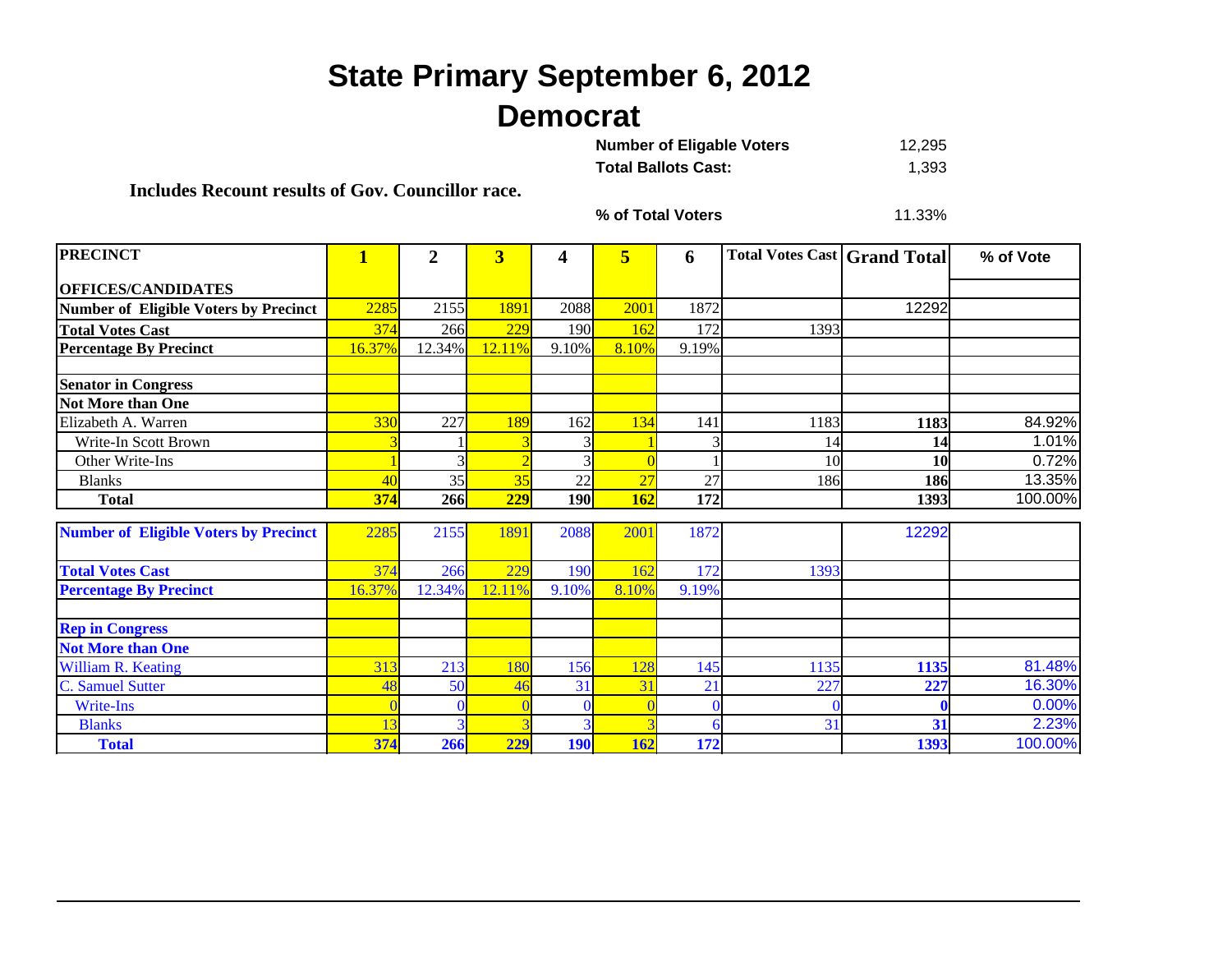| Number of Eligible Voters by Precinct | 2285   | 2155   | 1891        | 2088       | 2001            | 1872  |      | 12292 |         |
|---------------------------------------|--------|--------|-------------|------------|-----------------|-------|------|-------|---------|
| <b>Total Votes Cast</b>               | 374    | 266    | 229         | 190        | 162             | 172   | 1393 |       |         |
| <b>Percentage By Precinct</b>         | 16.37% | 12.34% | 12.11%      | 9.10%      | 8.10%           | 9.19% |      |       |         |
|                                       |        |        |             |            |                 |       |      |       |         |
| Councillor                            |        |        |             |            |                 |       |      |       |         |
| <b>Not More than One</b>              |        |        |             |            |                 |       |      |       |         |
| Nicholas D. Bernier                   | 66     | 50     | $\sqrt{45}$ | 29         | $\overline{29}$ | 22    | 241  | 241   | 17.30%  |
| O.P. Cipollini, Jr.                   | 200    | 137    | 117         | 105        | 78              | 102   | 739  | 739   | 53.05%  |
| Walter D. Moniz                       | 48     | 36     | 29          | 27         | 29              | 20    | 189  | 189   | 13.57%  |
| Write-Ins                             |        |        |             |            |                 |       |      |       | 0.14%   |
| <b>Blanks</b>                         | 59     | 43     | 38          | 29         | 26              | 27    | 222  | 222   | 15.94%  |
| <b>Total</b>                          | 374    | 266    | 229         | <b>190</b> | 162             | 172   |      | 1393  | 100.00% |

| <b>Number of Eligible Voters by Precinct</b> | 2285   | 2155   | 1891   | 2088       | 2001       | 1872  |      | 12292 |         |
|----------------------------------------------|--------|--------|--------|------------|------------|-------|------|-------|---------|
|                                              |        |        |        |            |            |       |      |       |         |
| <b>Total Votes Cast</b>                      | 374    | 266    | 229    | <b>190</b> |            | 172   | 1393 |       |         |
| <b>Percentage By Precinct</b>                | 16.37% | 12.34% | 12.11% | 9.10%      | 8.10%      | 9.19% |      |       |         |
|                                              |        |        |        |            |            |       |      |       |         |
| <b>Sen in General Court</b>                  |        |        |        |            |            |       |      |       |         |
| <b>Not More than One</b>                     |        |        |        |            |            |       |      |       |         |
| <b>Therese Murray</b>                        | 320    | 230    | 197    | 159        | 130        | 131   | 1173 | 1173  | 84.21%  |
| Stephen M. Palmer                            | 45     | 26     | 23     | 23         | $\sim$     | 32    | 170  | 170   | 12.20%  |
| Write-Ins                                    |        |        |        |            |            |       |      |       | 0.07%   |
| <b>Blanks</b>                                |        |        |        |            |            |       | 49   | 49    | 3.52%   |
| <b>Total</b>                                 | 374    | 266    | 229    | <b>190</b> | <b>162</b> | 172   | 1507 | 1393  | 100.00% |

| Number of Eligible Voters by Precinct | 2285      | 2155                  | 1891      | 2088  | 2001       | 1872  |      | 12292      |         |
|---------------------------------------|-----------|-----------------------|-----------|-------|------------|-------|------|------------|---------|
|                                       |           |                       |           |       |            |       |      |            |         |
| <b>Total Votes Cast</b>               | 374       | 266                   | 229       | 190L  | 162        | 172   | 1393 |            |         |
| <b>Percentage By Precinct</b>         | $16.37\%$ | 12.34% <mark> </mark> | $12.11\%$ | 9.10% | 8.10%      | 9.19% |      |            |         |
|                                       |           |                       |           |       |            |       |      |            |         |
| <b>Rep in General Court</b>           |           |                       |           |       |            |       |      |            |         |
| <b>Not More than One</b>              |           |                       |           |       |            |       |      |            |         |
| R. Patrick Ellis                      | $335$     | 226                   | 197       | 157   |            | 138   | 1188 | 1188       | 85.28%  |
| Write-Ins                             |           |                       |           |       |            |       |      |            | 0.43%   |
| <b>Blanks</b>                         | 38        | 40                    |           | 32    |            | 32    | 199  | <b>199</b> | 14.29%  |
| <b>Total</b>                          | 374       | 266                   | 229       | 190l  | <b>162</b> | 172   |      | 1393       | 100.00% |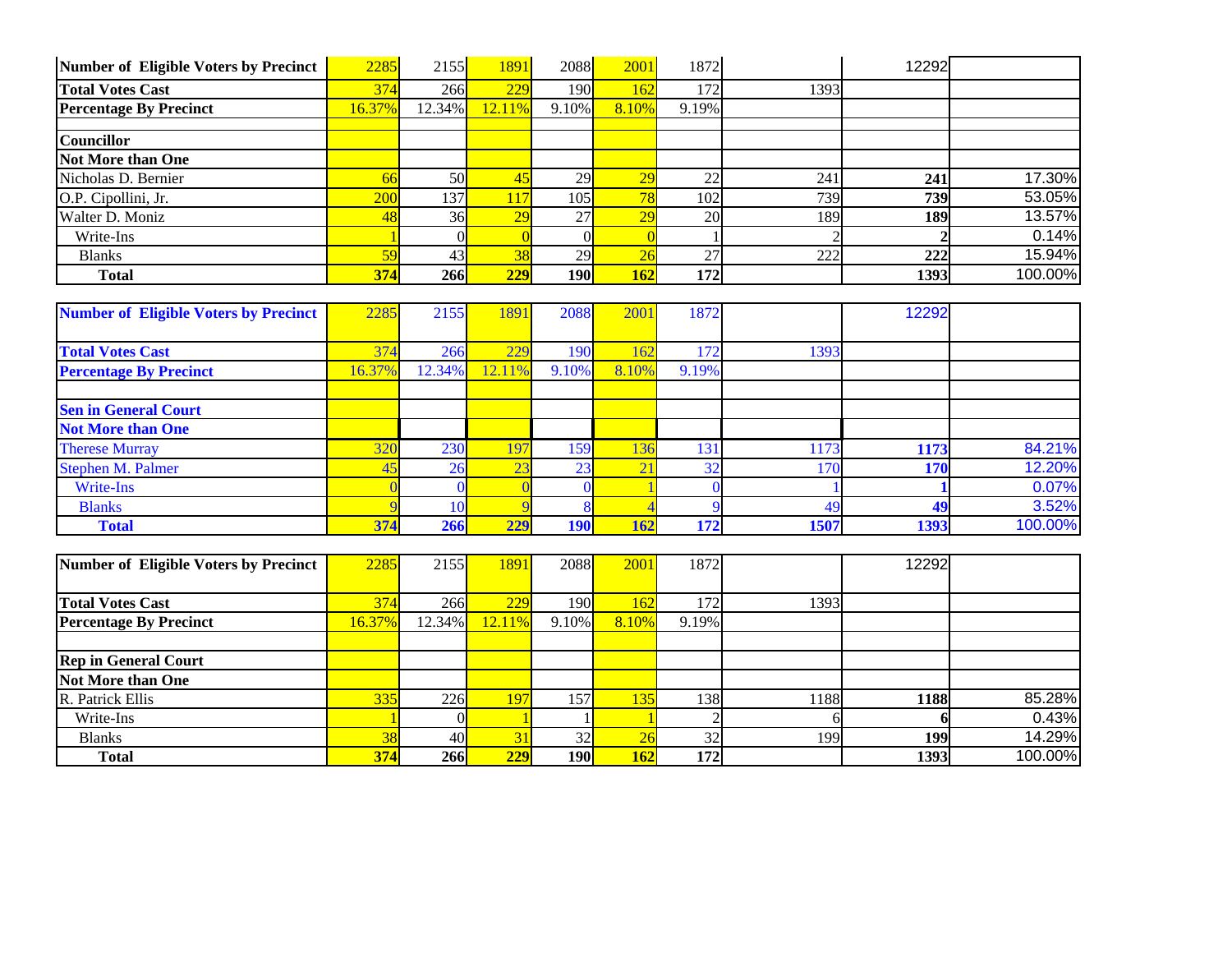| <b>Number of Eligible Voters by Precinct</b>           | 2285   | 2155   | 1891   | 2088         | 200            | 1872             |      | 12292 |         |
|--------------------------------------------------------|--------|--------|--------|--------------|----------------|------------------|------|-------|---------|
|                                                        |        |        |        |              |                |                  |      |       |         |
| <b>Total Votes Cast</b>                                | 374    | 266    | 229    | 190          | 162            | 172              | 1393 |       |         |
| <b>Percentage By Precinct</b>                          | 16.37% | 12.34% | 12.11% | 9.10%        | 8.10%          | 9.19%            |      |       |         |
| <b>Clerk of Courts</b>                                 |        |        |        |              |                |                  |      |       |         |
| <b>Not More than One</b>                               |        |        |        |              |                |                  |      |       |         |
| <b>Write-Ins</b>                                       |        |        |        |              |                | $\overline{2}$   | 13   | 13    | 0.93%   |
| <b>Blanks</b>                                          | 373    | 262    | 225    | 189          | 161            | 170              | 1380 | 1380  | 99.07%  |
| <b>Total</b>                                           | 374    | 266    | 229    | <b>190</b>   | 162            | 172              |      | 1393  | 100.00% |
|                                                        |        |        |        |              |                |                  |      |       |         |
| <b>Number of Eligible Voters by Precinct</b>           | 2285   | 2155   | 1891   | 2088         | 2001           | 1872             |      | 12292 |         |
| <b>Total Votes Cast</b>                                | 374    | 266    | 229    | 190          | 162            | 172              | 1393 |       |         |
| <b>Percentage By Precinct</b>                          | 16.37% | 12.34% | 12.11% | $9.10\%$     | 8.10%          | 9.19%            |      |       |         |
|                                                        |        |        |        |              |                |                  |      |       |         |
| <b>Register of Deeds</b>                               |        |        |        |              |                |                  |      |       |         |
| <b>Not More than One</b>                               |        |        |        |              |                |                  |      |       |         |
| Write-Ins                                              |        | 6      |        | $\mathbf{1}$ | $\overline{2}$ | $\overline{2}$   | 17   | 17    | 1.22%   |
| <b>Blanks</b>                                          | 373    | 260    | 224    | 189          | 160            | 170              | 1376 | 1376  | 98.78%  |
| <b>Total</b>                                           | 374    | 266    | 229    | 190          | 162            | $\overline{172}$ |      | 1393  | 100.00% |
|                                                        |        |        |        |              |                |                  |      |       |         |
| <b>Number of Eligible Voters by Precinct</b>           | 2285   | 2155   | 1891   | 2088         | 2001           | 1872             |      | 12292 |         |
| <b>Total Votes Cast</b>                                | 374    | 266    | 229    | 190          | 162            | 172              | 1393 |       |         |
| <b>Percentage By Precinct</b>                          | 16.37% | 12.34% | 12.11% | 9.10%        | 8.10%          | 9.19%            |      |       |         |
|                                                        |        |        |        |              |                |                  |      |       |         |
| <b>County Commissioner</b><br><b>Not More than Two</b> |        |        |        |              |                |                  |      |       |         |
| <b>Mary Pat Flynn</b>                                  | 258    | 189    | 156    | 113          | 110            | 119              | 945  | 945   | 33.94%  |
| Sheila R. Lyons                                        | 202    | 158    | 125    | 107          | 87             | 79               | 758  | 758   | 27.23%  |
| <b>Write-Ins</b>                                       |        |        |        | $\Omega$     |                | $\overline{2}$   |      |       | 0.14%   |
| <b>Blanks</b>                                          | 287    | 185    | 175    | 160          | 127            | 143              | 1077 | 1077  | 38.69%  |
| <b>Total</b>                                           | 748    | 532    | 457    | 380          | 324            | 343              |      | 2784  | 100.00% |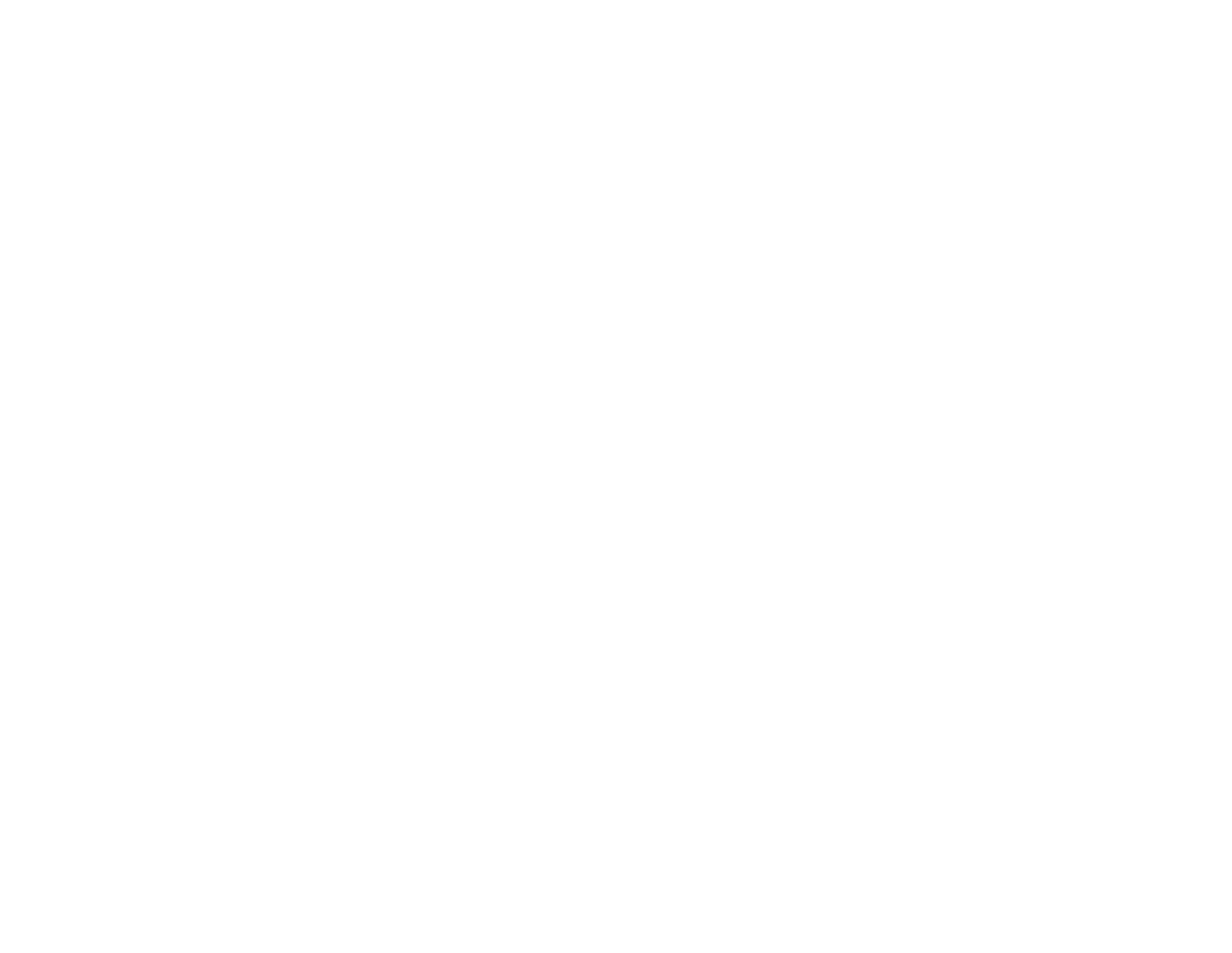| <b>Total Eligable Voters</b>                    | 12,002       | 100.00%        |                                                 | <b>Summary Report</b>             |         |
|-------------------------------------------------|--------------|----------------|-------------------------------------------------|-----------------------------------|---------|
| <b>Ballots Cast (6 of 6 Precincts)</b>          | 1,167        | 100.00%        |                                                 | State Primary - September 6, 2012 |         |
| <b>Total Voter Turnout</b>                      |              | 9.72%          |                                                 | Republican                        |         |
|                                                 | <b>Votes</b> | <b>Percent</b> |                                                 | <b>Votes</b>                      | Percent |
| <b>Senator in Congress</b><br>Not More than One |              |                | <b>County Commissioner</b><br>Not More than Two |                                   |         |
| Scott Brown                                     | 1139         | 97.60%         | Eric R. Steinhilber                             | 947                               | 40.56%  |
| Write-Ins                                       | 2            | 0.17%          | Write-Ins                                       | $\overline{7}$                    | 0.30%   |
| <b>Blanks</b>                                   | 26           | 2.23%          | <b>Blanks</b>                                   | 1381                              | 59.14%  |
| Total                                           | 1167         | 100.00%        | Total                                           | 2335                              | 100.00% |
| <b>Rep in Congress</b>                          |              |                |                                                 |                                   |         |
| Not More than One                               |              |                |                                                 |                                   |         |
| Adam G. Chaprales                               | 894          | 76.61%         |                                                 |                                   |         |
| <b>Christopher Sheldon</b>                      | 231          | 19.79%         |                                                 |                                   |         |
| Write-Ins                                       | 0            | 0.00%          |                                                 |                                   |         |
| <b>Blanks</b>                                   | 42           | 3.60%          |                                                 |                                   |         |
| Total                                           | 1167         | 100.00%        |                                                 |                                   |         |
| <b>Councillor</b>                               |              |                |                                                 |                                   |         |
| Not More than One                               |              |                |                                                 |                                   |         |
| Charles Cipollini                               | 900          | 77.12%         |                                                 |                                   |         |
| Write-Ins                                       | 0            | 0.00%          |                                                 |                                   |         |
| <b>Blanks</b>                                   | 267          | 22.88%         |                                                 |                                   |         |
| Total                                           | 1167         | 100.00%        |                                                 |                                   |         |
| Sen in General Court                            |              |                |                                                 |                                   |         |
| Not More than One                               |              |                |                                                 |                                   |         |
| Thomas F. Keyes                                 | 1035         | 88.69%         |                                                 |                                   |         |
| Write-Ins                                       | 2            | 0.17%          |                                                 |                                   |         |
| <b>Blanks</b>                                   | 130          | 11.14%         |                                                 |                                   |         |
| Total                                           | 1167         | 100.00%        |                                                 |                                   |         |
| <b>Rep in General Court</b>                     |              |                |                                                 |                                   |         |
| Not More than One                               |              |                |                                                 |                                   |         |
| Randy Hunt                                      | 1061         | 90.92%         |                                                 |                                   |         |
| Write-Ins                                       | 3            | 0.26%          |                                                 |                                   |         |
| Blanks                                          | 103          | 8.83%          |                                                 |                                   |         |
| Total                                           |              | 1167 100.00%   |                                                 |                                   |         |
| <b>Clerk of Courts</b>                          |              |                |                                                 |                                   |         |
| Not More than One                               |              |                |                                                 |                                   |         |
| Scott W. Nickerson                              | 970          | 83.12%         |                                                 |                                   |         |
| Write-Ins                                       | 1            | 0.09%          |                                                 |                                   |         |
| <b>Blanks</b>                                   | 196          | 16.80%         |                                                 |                                   |         |
| Total                                           | 1167         | 16.88%         |                                                 |                                   |         |
| <b>Register of Deeds</b>                        |              |                |                                                 |                                   |         |
| Not More than One<br>John F. Meade              | 969          | 83.03%         |                                                 |                                   |         |
| Write-Ins                                       |              | 0.00%          |                                                 |                                   |         |
| <b>Blanks</b>                                   | 0            |                |                                                 |                                   |         |
|                                                 | 198          | 16.97%         |                                                 |                                   |         |
| Total                                           | 198          | 16.97%         |                                                 |                                   |         |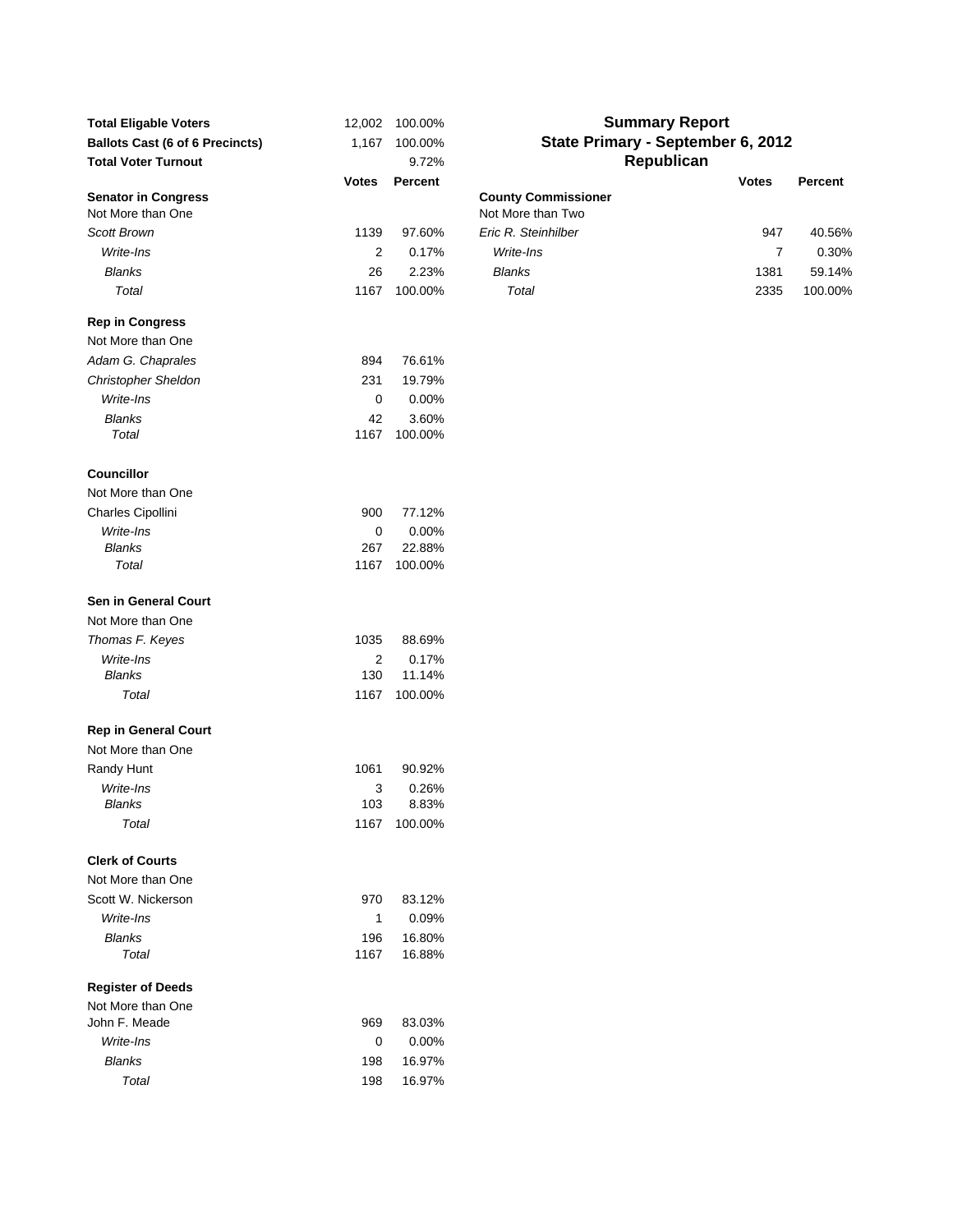## **State Primary September 6, 2012 Republican**

12,002 **Total Ballots Cast:** 1,167 **Number of Eligable Voters** 

**% of Total Voters**

9.72%

| <b>PRECINCT</b>                              | $\mathbf{1}$ | $\overline{2}$ | $\overline{\mathbf{3}}$ | 4          | 5               | 6        | <b>Total Votes Cast   Grand Total</b> |       | % of Vote |
|----------------------------------------------|--------------|----------------|-------------------------|------------|-----------------|----------|---------------------------------------|-------|-----------|
| <b>OFFICES/CANDIDATES</b>                    |              |                |                         |            |                 |          |                                       |       |           |
| <b>Number of Eligible Voters by Precinct</b> | 2017         | 2126           | 1945                    | 2042       | 2005            | 1867     |                                       | 12002 |           |
| <b>Total Votes Cast</b>                      | 285          | 218            | 172                     | 159        | 164             | 169      | 1167                                  |       |           |
| <b>Percentage By Precinct</b>                | 14.13%       | 10.25%         | 8.84%                   | 7.79%      | 8.18%           | 9.05%    |                                       |       |           |
| <b>Senator in Congress</b>                   |              |                |                         |            |                 |          |                                       |       |           |
| <b>Not More than One</b>                     |              |                |                         |            |                 |          |                                       |       |           |
| <b>Scott Brown</b>                           | 276          | 214            | 169                     | 153        | 16 <sub>3</sub> | 164      | 1139                                  | 1139  | 97.60%    |
| Write-Ins                                    |              |                |                         |            |                 | 0        |                                       |       | 0.17%     |
| <b>Blanks</b>                                | 9            |                |                         | 6          |                 |          | 26                                    | 26    | 2.23%     |
| <b>Total</b>                                 | 285          | 218            | <b>172</b>              | <b>159</b> | <b>164</b>      | 169      |                                       | 1167  | 100.00%   |
| <b>Number of Eligible Voters by Precinct</b> | 2017         | 2126           | 1945                    | 2042       | 2005            | 1867     |                                       | 12002 |           |
| <b>Total Votes Cast</b>                      | 285          | 218            |                         | 159        | 64              | 169      | 1167                                  |       |           |
| <b>Percentage By Precinct</b>                | 14.13%       | 10.25%         | 8.84%                   | 7.79%      | 8.18%           | 9.05%    |                                       |       |           |
| <b>Rep in Congress</b>                       |              |                |                         |            |                 |          |                                       |       |           |
| <b>Not More than One</b>                     |              |                |                         |            |                 |          |                                       |       |           |
| <b>Adam G. Chaprales</b>                     | 218          | 168            | $\overline{142}$        | 124        |                 | 130      | 894                                   | 894   | 76.61%    |
| <b>Christopher Sheldon</b>                   | 56           | 41             | 28                      | 30         |                 | 33       | 231                                   | 231   | 19.79%    |
| Write-Ins                                    |              |                |                         | $\Omega$   |                 | $\Omega$ |                                       |       | 0.00%     |
| <b>Blanks</b>                                | 11           | $\mathbf Q$    |                         |            |                 | h        | 42                                    | 42    | 3.60%     |
| <b>Total</b>                                 | 285          | <b>218</b>     | 172                     | 159        | 164             | 169      |                                       | 1167  | 100.00%   |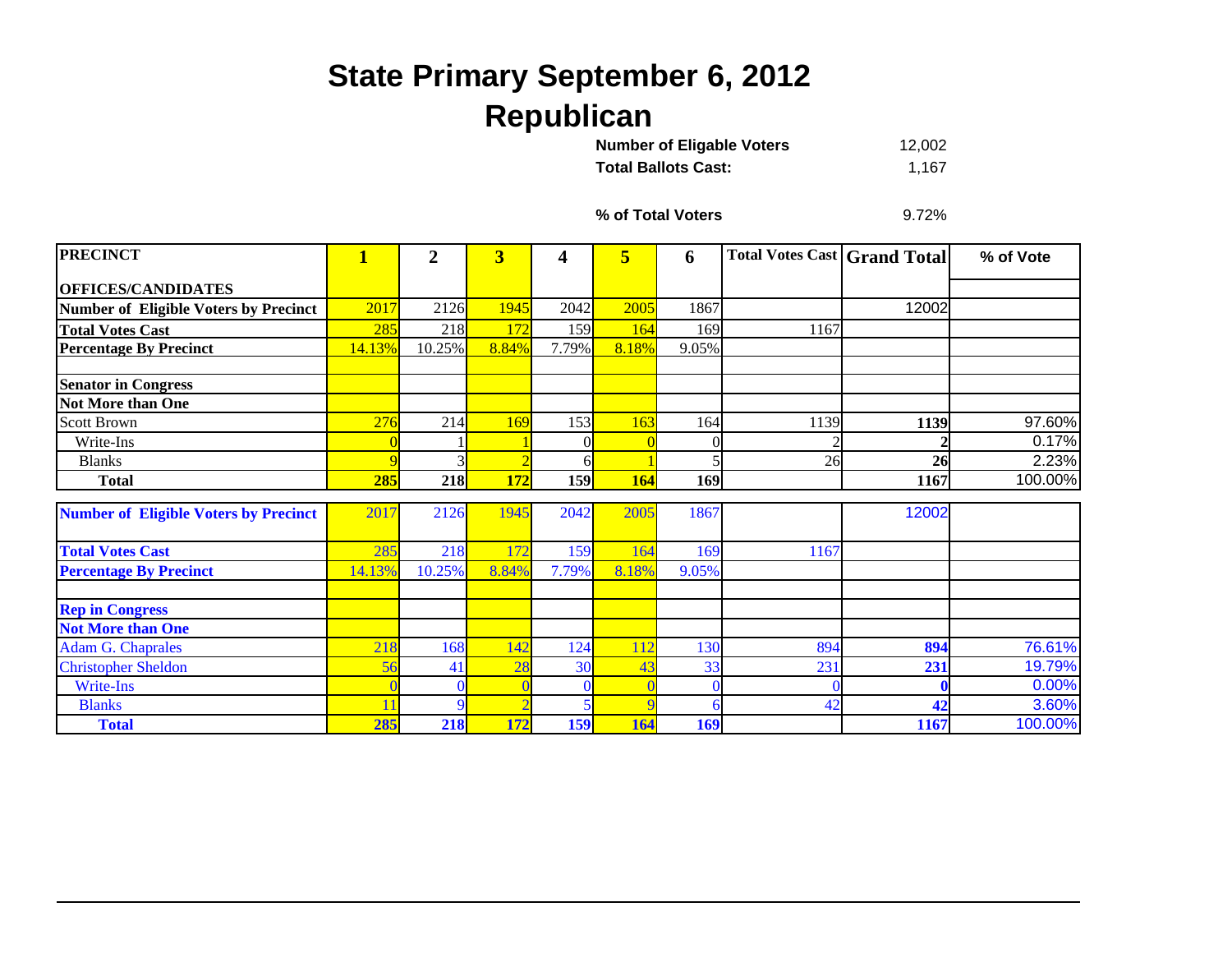| Number of Eligible Voters by Precinct | 2017   | 2126       | 1945  | 2042  | 2005            | 1867  |      | 12002 |         |
|---------------------------------------|--------|------------|-------|-------|-----------------|-------|------|-------|---------|
| <b>Total Votes Cast</b>               | 285    | 218        | 72.   | 159   | 164             | 169   | 1167 |       |         |
| <b>Percentage By Precinct</b>         | 14.13% | $10.25\%$  | 8.84% | 7.79% | 8.18%           | 9.05% |      |       |         |
|                                       |        |            |       |       |                 |       |      |       |         |
| <b>Councillor</b>                     |        |            |       |       |                 |       |      |       |         |
| <b>Not More than One</b>              |        |            |       |       |                 |       |      |       |         |
| Charles Cipollini                     | 226    | 162I       | 129   | 124   | 125             | 134   | 900  | 900   | 77.12%  |
| Write-Ins                             |        |            |       |       |                 |       |      |       | 0.00%   |
| <b>Blanks</b>                         | 59     | 56         | 43    | 35    | $\overline{30}$ | 35    | 267  | 267   | 22.88%  |
| <b>Total</b>                          | 285    | <b>218</b> | 172   | 159   | 164             | 169   |      | 1167  | 100.00% |
|                                       |        |            |       |       |                 |       |      |       |         |

| <b>Number of Eligible Voters by Precinct</b> | 2017   | 2126   | 1945  | 2042       | 2005      | 1867  |      | 12002 |         |
|----------------------------------------------|--------|--------|-------|------------|-----------|-------|------|-------|---------|
|                                              |        |        |       |            |           |       |      |       |         |
| <b>Total Votes Cast</b>                      | 285    | 218    |       | 159        | 164       | 169   | 1167 |       |         |
| <b>Percentage By Precinct</b>                | 14.13% | 10.25% | 8.84% | 7.79%      | 8.18%     | 9.05% |      |       |         |
|                                              |        |        |       |            |           |       |      |       |         |
| <b>Sen in General Court</b>                  |        |        |       |            |           |       |      |       |         |
| <b>Not More than One</b>                     |        |        |       |            |           |       |      |       |         |
| Thomas F. Keyes                              | 255    | 192I   | 152   | 144        | 143       | 149   | 1035 | 1035  | 88.69%  |
| Write-Ins                                    |        |        |       |            |           |       |      |       | 0.17%   |
| <b>Blanks</b>                                | 30     | 26     |       | 15         | $\bigcap$ | 19.   | 130  | 130   | 11.14%  |
| <b>Total</b>                                 | 285    | 218    | 172   | <b>159</b> | 164       | 169   |      | 1167  | 100.00% |

| Number of Eligible Voters by Precinct | 2017   | 2126       | 1945  | 2042  | 2005  | 1867  |      | 12002      |         |
|---------------------------------------|--------|------------|-------|-------|-------|-------|------|------------|---------|
|                                       |        |            |       |       |       |       |      |            |         |
| <b>Total Votes Cast</b>               | 285    | 218        | 172   | 1591  | 164   | 169   | 1167 |            |         |
| <b>Percentage By Precinct</b>         | 14.13% | $10.25\%$  | 8.84% | 7.79% | 8.18% | 9.05% |      |            |         |
|                                       |        |            |       |       |       |       |      |            |         |
| <b>Rep in General Court</b>           |        |            |       |       |       |       |      |            |         |
| Not More than One                     |        |            |       |       |       |       |      |            |         |
| <b>Randy Hunt</b>                     | 260    | 201        | 157   | 146l  | 146   | 151   | 1061 | 1061       | 90.92%  |
| Write-Ins                             |        |            |       |       |       |       |      |            | 0.26%   |
| <b>Blanks</b>                         | 24     | 16L        |       | 13    |       |       | 103  | <b>103</b> | 8.83%   |
| <b>Total</b>                          | 285    | <b>218</b> | 172   | 159   | 164   | 169   |      | 1167       | 100.00% |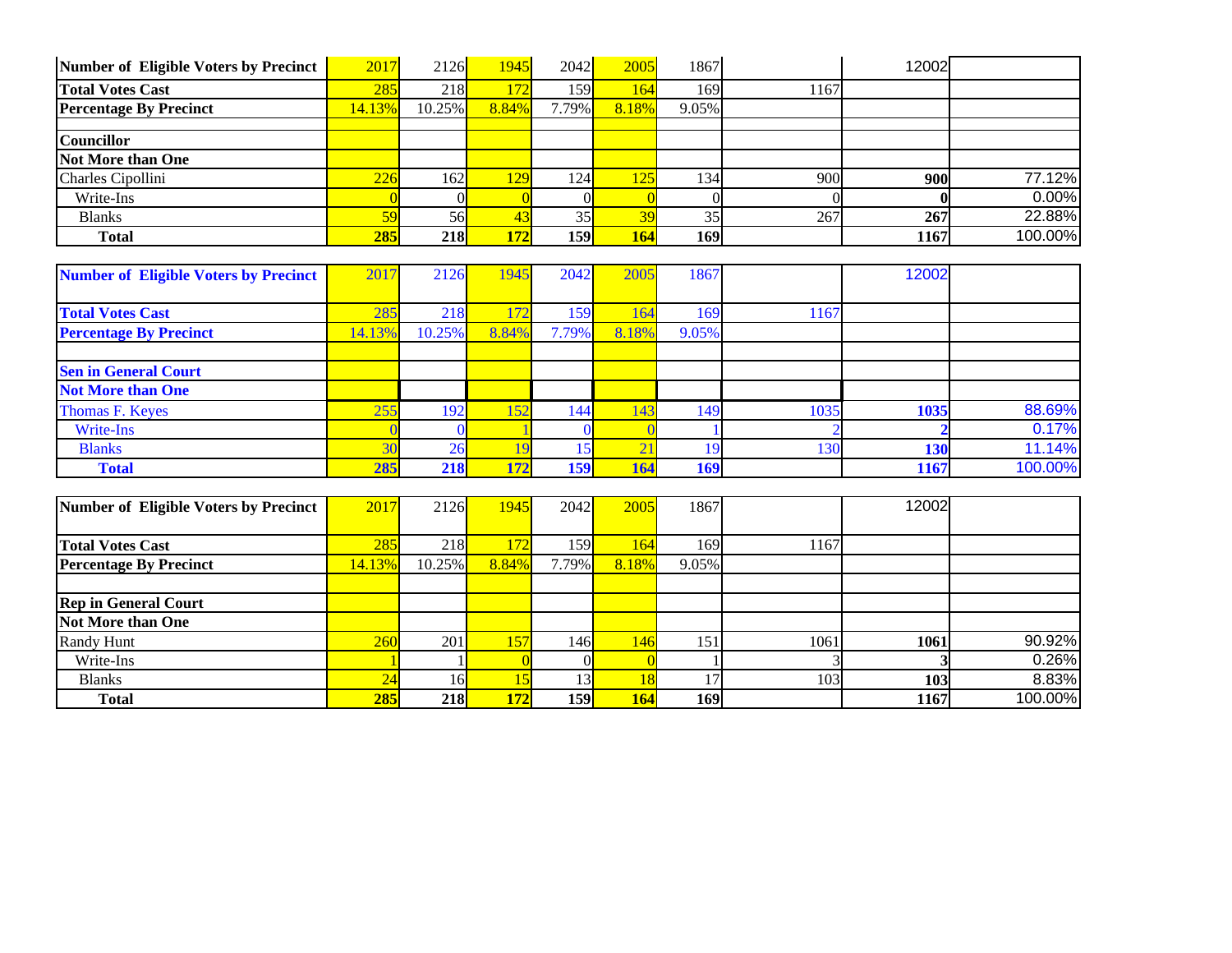| 2017<br><b>Number of Eligible Voters by Precinct</b> | 2126   | 1945  | 2042            | 2005       | 1867  |      | 12002      |        |
|------------------------------------------------------|--------|-------|-----------------|------------|-------|------|------------|--------|
|                                                      |        |       |                 |            |       |      |            |        |
| 285                                                  | 218    | 172   | 159             |            | 169   | 1167 |            |        |
| 14.13%                                               | 10.25% | 8.84% | 7.79%           | 8.18%      | 9.05% |      |            |        |
|                                                      |        |       |                 |            |       |      |            |        |
|                                                      |        |       |                 |            |       |      |            |        |
|                                                      |        |       |                 |            |       |      |            |        |
| 243                                                  | 176    | 139   | 134             | $\sqrt{2}$ | 144   | 970  | 970        | 83.12% |
|                                                      |        |       |                 |            |       |      |            | 0.09%  |
| 42                                                   |        | 33    | 25              |            | 24    |      | 196        | 16.80% |
|                                                      | 218    | 172   | 159             | 164        |       |      | 1167       | 16.88% |
|                                                      |        | 285   | 42 <sub>1</sub> |            |       |      | <b>169</b> | 196    |

| Number of Eligible Voters by Precinct | 2017   | 2126            | 1945  | 2042  | 2005       | 1867  |      | 12002      |        |
|---------------------------------------|--------|-----------------|-------|-------|------------|-------|------|------------|--------|
|                                       |        |                 |       |       |            |       |      |            |        |
| <b>Total Votes Cast</b>               | 285    | 218             |       | 1591  | 164        | 169   | 1167 |            |        |
| <b>Percentage By Precinct</b>         | 14.13% | $10.25\%$       | 8.84% | 7.79% | 8.18%      | 9.05% |      |            |        |
|                                       |        |                 |       |       |            |       |      |            |        |
| <b>Register of Deeds</b>              |        |                 |       |       |            |       |      |            |        |
| <b>Not More than One</b>              |        |                 |       |       |            |       |      |            |        |
| John F. Meade                         | 237    | 175             | 141   | 138I  | 134        | 144   | 969  | 969        | 83.03% |
| Write-Ins                             |        |                 |       |       |            |       |      |            | 0.00%  |
| <b>Blanks</b>                         | 48     | 43 <sup>l</sup> |       | 21    |            | 25    | 198  | <b>198</b> | 16.97% |
| <b>Total</b>                          | 285    | <b>218</b>      | 172   | 159   | <b>164</b> | 169   |      | 1167       | 16.97% |

| <b>Number of Eligible Voters by Precinct</b> | 2017   | 2126   | 945                      | 2042       | 2005  | 1867  |      | 12002 |         |
|----------------------------------------------|--------|--------|--------------------------|------------|-------|-------|------|-------|---------|
|                                              |        |        |                          |            |       |       |      |       |         |
| <b>Total Votes Cast</b>                      | 285    | 218    | $\overline{\phantom{a}}$ | 159        | 164   | 169   | 1167 |       |         |
| <b>Percentage By Precinct</b>                | 14.13% | 10.25% | 8.84%                    | 7.79%      | 8.18% | 9.05% |      |       |         |
|                                              |        |        |                          |            |       |       |      |       |         |
| <b>County Commissioner</b>                   |        |        |                          |            |       |       |      |       |         |
| <b>Not More than Two</b>                     |        |        |                          |            |       |       |      |       |         |
| Eric R. Steinhilber                          | 236    | 172    | 137                      | 134        |       | 140   | 947  | 947   | 40.56%  |
| Write-Ins                                    |        |        |                          |            |       |       |      |       | 0.30%   |
| <b>Blanks</b>                                | 334    | 262    | 207                      | 180        | 200   | 198   | 1381 | 1381  | 59.14%  |
| <b>Total</b>                                 | 570    | 436    | 345                      | <b>318</b> | 328   | 338   |      | 2335  | 100.00% |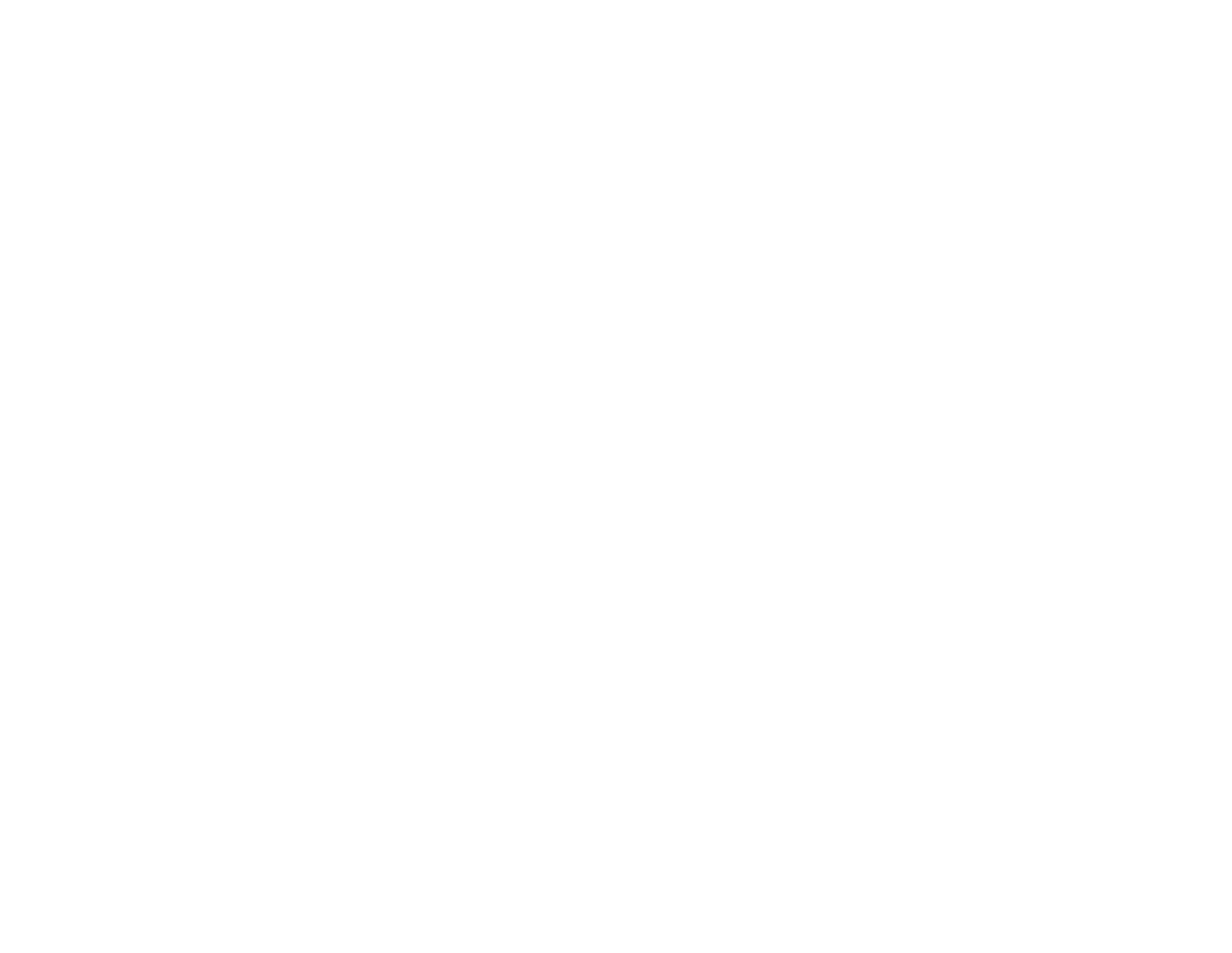| <b>Total Eligable Voters</b><br><b>Ballots Cast (6 of 6 Precincts)</b><br><b>Total Voter Turnout</b> | 9,052<br>2   | 100.00%<br>100.00%<br>0.02% | <b>Summary Report</b><br>State Primary - September 6, 2012<br><b>Green-Rainbow</b> |                                |        |  |  |  |  |  |
|------------------------------------------------------------------------------------------------------|--------------|-----------------------------|------------------------------------------------------------------------------------|--------------------------------|--------|--|--|--|--|--|
|                                                                                                      | <b>Votes</b> | <b>Percent</b>              |                                                                                    | <b>Votes</b><br><b>Percent</b> |        |  |  |  |  |  |
| <b>Senator in Congress</b><br>Not More than One                                                      |              |                             | <b>County Commissioner</b><br>Not More than Two                                    |                                |        |  |  |  |  |  |
| Write-Ins                                                                                            | 2            | 100.00%                     | Write-Ins                                                                          | 2                              | 50.00% |  |  |  |  |  |
| <b>Blanks</b>                                                                                        | 0            | 0.00%                       | <b>Blanks</b>                                                                      | 2                              | 50.00% |  |  |  |  |  |
| Total                                                                                                | 2            | 100.00%                     | Total                                                                              | 100.00%<br>4                   |        |  |  |  |  |  |
| <b>Rep in Congress</b><br>Not More than One                                                          |              |                             |                                                                                    |                                |        |  |  |  |  |  |
| Write-Ins                                                                                            | 1            | 50.00%                      |                                                                                    |                                |        |  |  |  |  |  |
| <b>Blanks</b>                                                                                        | 1            | 50.00%                      |                                                                                    |                                |        |  |  |  |  |  |
| Total                                                                                                | 2            | 100.00%                     |                                                                                    |                                |        |  |  |  |  |  |
| Councillor<br>Not More than One                                                                      |              |                             |                                                                                    |                                |        |  |  |  |  |  |
| Write-Ins                                                                                            | 1            | 50.00%                      |                                                                                    |                                |        |  |  |  |  |  |
| <b>Blanks</b>                                                                                        | 1            | 50.00%                      |                                                                                    |                                |        |  |  |  |  |  |
| Total                                                                                                | 2            | 100.00%                     |                                                                                    |                                |        |  |  |  |  |  |
| Sen in General Court<br>Not More than One                                                            |              |                             |                                                                                    |                                |        |  |  |  |  |  |
| Write-Ins                                                                                            | 1            | 50.00%                      |                                                                                    |                                |        |  |  |  |  |  |
| <b>Blanks</b>                                                                                        | 1            | 50.00%                      |                                                                                    |                                |        |  |  |  |  |  |
| Total                                                                                                | 2            | 100.00%                     |                                                                                    |                                |        |  |  |  |  |  |
| <b>Rep in General Court</b>                                                                          |              |                             |                                                                                    |                                |        |  |  |  |  |  |
| Not More than One                                                                                    |              |                             |                                                                                    |                                |        |  |  |  |  |  |
| Write-Ins                                                                                            | 1            | 50.00%                      |                                                                                    |                                |        |  |  |  |  |  |
| <b>Blanks</b>                                                                                        | 1            | 50.00%                      |                                                                                    |                                |        |  |  |  |  |  |
| Total                                                                                                | 2            | 100.00%                     |                                                                                    |                                |        |  |  |  |  |  |
| <b>Clerk of Courts</b>                                                                               |              |                             |                                                                                    |                                |        |  |  |  |  |  |
| Not More than One                                                                                    |              |                             |                                                                                    |                                |        |  |  |  |  |  |
| Write-Ins                                                                                            | 0            | 0.00%                       |                                                                                    |                                |        |  |  |  |  |  |
| Blanks                                                                                               | 2            | 100.00%                     |                                                                                    |                                |        |  |  |  |  |  |
| Total                                                                                                |              | 2 100.00%                   |                                                                                    |                                |        |  |  |  |  |  |
| <b>Register of Deeds</b>                                                                             |              |                             |                                                                                    |                                |        |  |  |  |  |  |
| Not More than One                                                                                    |              |                             |                                                                                    |                                |        |  |  |  |  |  |
| Write-Ins                                                                                            | 0            | 0.00%                       |                                                                                    |                                |        |  |  |  |  |  |
| <b>Blanks</b>                                                                                        | 2            | 100.00%                     |                                                                                    |                                |        |  |  |  |  |  |
| Total                                                                                                | 2            | 100.00%                     |                                                                                    |                                |        |  |  |  |  |  |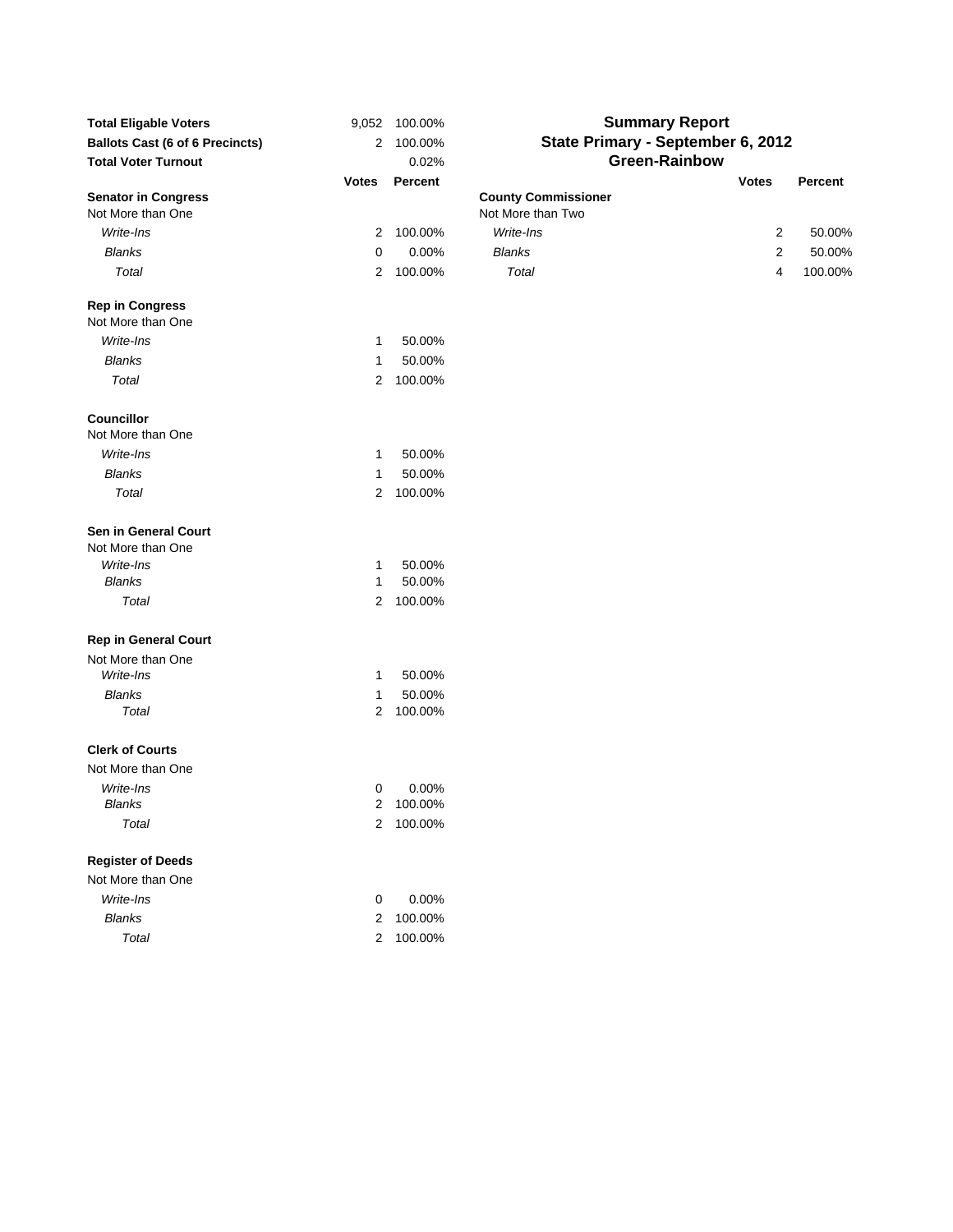## **State Primary September 6, 2012 Green-Rainbow**

9,052 **Total Ballots Cast:** 2**Number of Eligable Voters** 

**% of Total Voters**

0.02%

| <b>PRECINCT</b>                              | $\overline{\mathbf{1}}$ | $\overline{2}$ | $\overline{\mathbf{3}}$ | 4            | $\overline{\mathbf{5}}$ | 6              | <b>Total Votes Cast   Grand Total</b> |                  | % of Vote |
|----------------------------------------------|-------------------------|----------------|-------------------------|--------------|-------------------------|----------------|---------------------------------------|------------------|-----------|
| <b>OFFICES/CANDIDATES</b>                    |                         |                |                         |              |                         |                |                                       |                  |           |
| Number of Eligible Voters by Precinct        | 1577                    | 1590           | 1387                    | 1570         | 1537                    | 1391           |                                       | 9052             |           |
| <b>Total Votes Cast</b>                      |                         |                |                         | $\Omega$     |                         | $\Omega$       |                                       |                  |           |
| <b>Percentage By Precinct</b>                | 0.06%                   | 0.06%          | 0.00%                   | 0.00%        | 0.00%                   | 0.00%          |                                       |                  |           |
| <b>Senator in Congress</b>                   |                         |                |                         |              |                         |                |                                       |                  |           |
| Not More than One                            |                         |                |                         |              |                         |                |                                       |                  |           |
| Write-Ins                                    |                         |                |                         | $\Omega$     |                         | $\overline{0}$ |                                       | $\overline{2}$   | 100.00%   |
| <b>Blanks</b>                                | $\Omega$                | $\Omega$       | $\Omega$                | $\Omega$     |                         | $\overline{0}$ |                                       | $\boldsymbol{0}$ | 0.00%     |
| <b>Total</b>                                 |                         |                | $\mathbf{0}$            | $\mathbf{0}$ |                         | $\bf{0}$       |                                       | $\overline{2}$   | 100.00%   |
| <b>Number of Eligible Voters by Precinct</b> | 1577                    | 1590           | 1387                    | 1570         | 153'                    | 1391           |                                       | 9052             |           |
| <b>Total Votes Cast</b>                      |                         |                |                         | $\Omega$     |                         | $\Omega$       |                                       |                  |           |
| <b>Percentage By Precinct</b>                | 0.06%                   | 0.06%          | 0.00%                   | 0.00%        | 0.00%                   | 0.00%          |                                       |                  |           |
| <b>Rep in Congress</b>                       |                         |                |                         |              |                         |                |                                       |                  |           |
| <b>Not More than One</b>                     |                         |                |                         |              |                         |                |                                       |                  |           |
| Write-Ins                                    |                         |                |                         | $\Omega$     |                         | $\Omega$       |                                       |                  | 50.00%    |
| <b>Blanks</b>                                |                         |                |                         | $\Omega$     |                         | $\Omega$       |                                       |                  | 50.00%    |
| <b>Total</b>                                 |                         |                |                         | $\mathbf{0}$ |                         | $\bf{0}$       |                                       | h                | 100.00%   |
| Number of Eligible Voters by Precinct        | 1577                    | 1590           | 1387                    | 1570         | 1537                    | 1391           |                                       | 9052             |           |
| <b>Total Votes Cast</b>                      |                         |                |                         | $\Omega$     |                         | $\Omega$       |                                       |                  |           |
| <b>Percentage By Precinct</b>                | 0.06%                   | 0.06%          | 0.00%                   | 0.00%        | 0.00%                   | 0.00%          |                                       |                  |           |
| <b>Councillor</b>                            |                         |                |                         |              |                         |                |                                       |                  |           |
| <b>Not More than One</b>                     |                         |                |                         |              |                         |                |                                       |                  |           |
| Write-Ins                                    |                         |                |                         | $\Omega$     |                         | $\overline{0}$ |                                       |                  | 50.00%    |
| <b>Blanks</b>                                |                         | $\Omega$       |                         | $\Omega$     |                         | $\theta$       |                                       |                  | 50.00%    |
| <b>Total</b>                                 |                         | 1              |                         | $\mathbf{0}$ |                         | $\bf{0}$       |                                       | $\overline{2}$   | 100.00%   |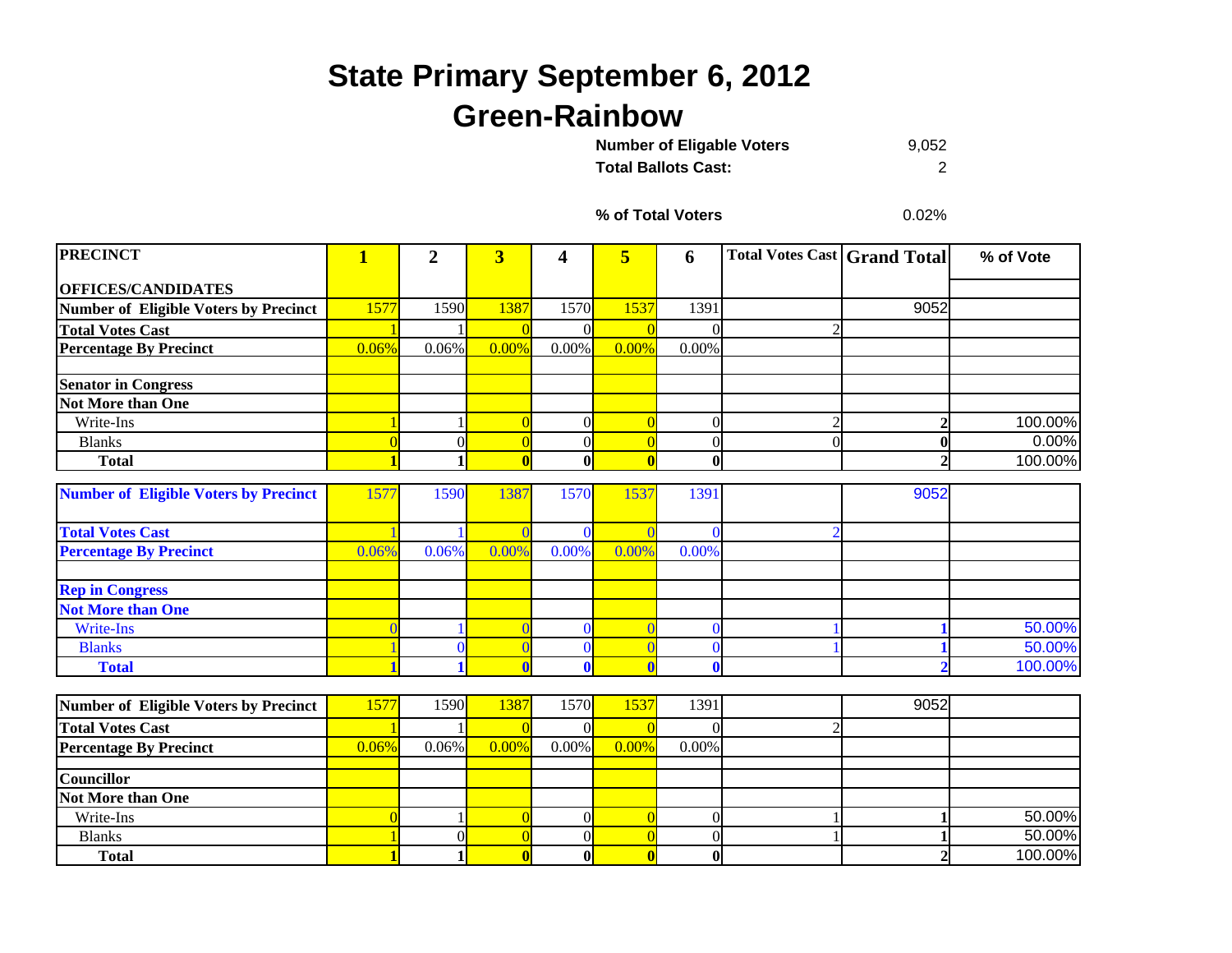| <b>Number of Eligible Voters by Precinct</b> | 1577           | 1590           | 1387           | 1570         | 1537           | 1391             |                | 9052             |         |
|----------------------------------------------|----------------|----------------|----------------|--------------|----------------|------------------|----------------|------------------|---------|
| <b>Total Votes Cast</b>                      |                |                |                | $\mathbf{0}$ |                | $\Omega$         |                |                  |         |
| <b>Percentage By Precinct</b>                | 0.06%          | 0.06%          | 0.00%          | 0.00%        | 0.00%          | 0.00%            |                |                  |         |
|                                              |                |                |                |              |                |                  |                |                  |         |
| <b>Sen in General Court</b>                  |                |                |                |              |                |                  |                |                  |         |
| <b>Not More than One</b>                     |                |                |                |              |                |                  |                |                  |         |
| Write-Ins                                    | $\sqrt{ }$     |                |                | $\mathbf{0}$ |                | $\bf{0}$         |                |                  | 50.00%  |
| <b>Blanks</b>                                |                | $\Omega$       |                | $\mathbf{0}$ |                | $\theta$         |                |                  | 50.00%  |
| <b>Total</b>                                 |                |                | $\mathbf{0}$   | $\mathbf 0$  |                | $\bf{0}$         |                | $\overline{2}$   | 100.00% |
|                                              |                |                |                |              |                |                  |                |                  |         |
| <b>Number of Eligible Voters by Precinct</b> | 1577           | 1590           | 1387           | 1570         | 1537           | 1391             |                | 9052             |         |
| <b>Total Votes Cast</b>                      |                |                |                | $\Omega$     |                | 0                | ┐              |                  |         |
| <b>Percentage By Precinct</b>                | 0.06%          | 0.06%          | 0.00%          | 0.00%        | 0.00%          | 0.00%            |                |                  |         |
|                                              |                |                |                |              |                |                  |                |                  |         |
| <b>Rep in General Court</b>                  |                |                |                |              |                |                  |                |                  |         |
| Not More than One                            |                |                |                |              |                |                  |                |                  |         |
| Write-Ins                                    | $\overline{0}$ |                | $\overline{0}$ | 0            |                | $\boldsymbol{0}$ |                | 1                | 50.00%  |
| <b>Blanks</b>                                |                | $\overline{0}$ | $\overline{0}$ | 0            | $\Omega$       | $\overline{0}$   |                | $\mathbf{1}$     | 50.00%  |
| <b>Total</b>                                 | -1             |                | $\mathbf{0}$   | $\mathbf{0}$ | $\mathbf{0}$   | $\boldsymbol{0}$ |                | $\overline{2}$   | 100.00% |
|                                              |                |                |                |              |                |                  |                |                  |         |
| <b>Number of Eligible Voters by Precinct</b> | 1577           | 1590           | 1387           | 1570         | 1537           | 1391             |                | 9052             |         |
| <b>Total Votes Cast</b>                      |                |                |                | $\Omega$     |                | O                |                |                  |         |
| <b>Percentage By Precinct</b>                | 0.06%          | 0.06%          | 0.00%          | 0.00%        | 0.00%          | 0.00%            |                |                  |         |
|                                              |                |                |                |              |                |                  |                |                  |         |
| <b>Clerk of Courts</b>                       |                |                |                |              |                |                  |                |                  |         |
| <b>Not More than One</b>                     |                |                |                |              |                |                  |                |                  |         |
| Write-Ins                                    | $\sqrt{ }$     | 0              |                | $\mathbf{0}$ |                | $\mathbf{0}$     | ſ              | $\bf{0}$         | 0.00%   |
| <b>Blanks</b>                                |                |                |                | $\Omega$     |                | $\mathbf{0}$     |                | ŋ                | 100.00% |
| <b>Total</b>                                 |                |                |                | $\mathbf{0}$ |                | 0                |                | $\mathcal{I}$    | 100.00% |
|                                              |                |                |                |              |                |                  |                |                  |         |
| <b>Number of Eligible Voters by Precinct</b> | 1577           | 1590           | 1387           | 1570         | 1537           | 1391             |                | 9052             |         |
| <b>Total Votes Cast</b>                      |                |                | $\Omega$       | 0            | $\Omega$       | $\theta$         | $\mathfrak{D}$ |                  |         |
| <b>Percentage By Precinct</b>                | 0.06%          | $0.06\%$       | 0.00%          | $0.00\%$     | 0.00%          | $0.00\%$         |                |                  |         |
|                                              |                |                |                |              |                |                  |                |                  |         |
| <b>Register of Deeds</b>                     |                |                |                |              |                |                  |                |                  |         |
| <b>Not More than One</b>                     |                |                |                |              |                |                  |                |                  |         |
| Write-Ins                                    | $\overline{0}$ | $\overline{0}$ | $\overline{0}$ | 0            | $\overline{0}$ | $\mathbf{0}$     | $\overline{0}$ | $\boldsymbol{0}$ | 0.00%   |
| <b>Blanks</b>                                |                |                | $\Omega$       | 0            | $\theta$       | $\overline{0}$   | C              | $\overline{2}$   | 100.00% |
| <b>Total</b>                                 | $\blacksquare$ | 1              | $\mathbf{0}$   | 0            | $\bf{0}$       | $\boldsymbol{0}$ |                | $\overline{2}$   | 100.00% |